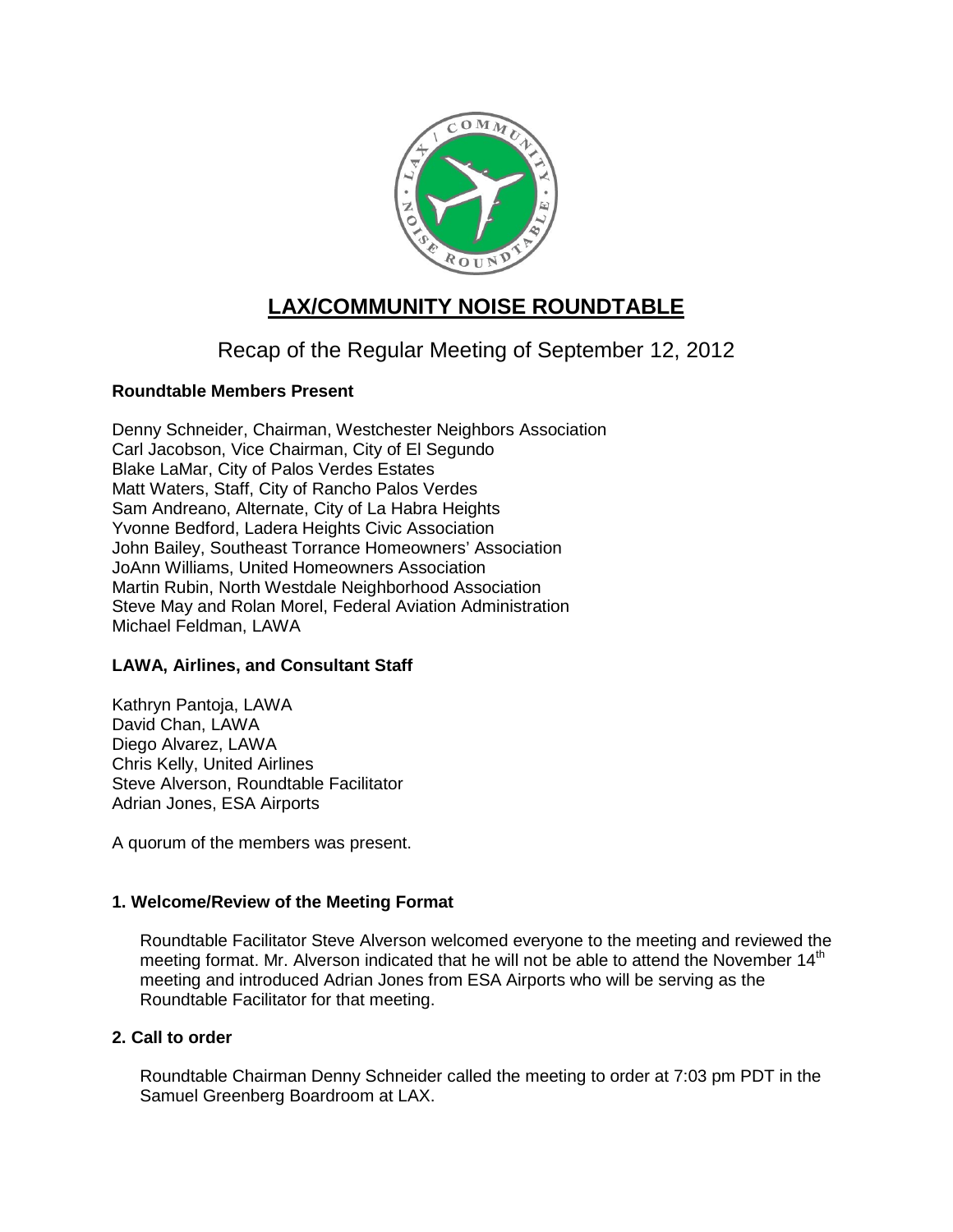## **3. Comments from the Public**

There were no people wishing make public comment, so Chairman Schneider closed the public comment period.

#### **4. Consideration of New Membership Request from North Westdale Neighborhood Association**

LAWA staff David Chan briefed the group regarding a letter received from the North Westdale Neighborhood Association (NWNA) requesting to join the Roundtable as an At-Large member. David said that the community of NWNA is located near SMO and wants to work with the Roundtable on the departure delay issue occurring at both airports (LAX and SMO).

Vice Chair Jacobson expressed his concern about the unlimited number of at-large community groups that can join the Roundtable. David advised that the Roundtable had amended the Roundtable By-laws to remove the membership limitation of 3 community groups. Chair Denny Schneider expressed his support for community groups that are interested in joining the Roundtable.

Mr. Rubin, the Vice President of the NWNA, described the geographic boundaries of the community represented by the NWNA and gave a brief history about his past participation in other forums and his interest in joining the Roundtable. David then requested a Roundtable member to make a motion to accept or deny the membership request. Member John Bailey made a motion to accept NWNA as a member of the LAX Airport/Community Noise Roundtable. The motion was seconded by Member Blake Lamar and carried unanimously.

#### **5. Work Program Item C5 – Update on LAX Specific Plan Amendment Study (SPAS)**

LAWA staff member Diego Alvarez presented information regarding the ongoing LAX Specific Plan Amendment Study (SPAS) and associated environmental impact report (EIR). The LAX SPAS identifies potential amendments to the LAX Specific Plan that allow for the modernization and improvement of LAX up to its practical capacity of 78.9 million annual passengers. The LAX SPAS is focused on evaluating alternatives to the "yellow light" projects identified in the LAX Master Plan and solving the same problems that the "yellow light" projects were designed to solve.

Mr. Alvarez presented a general overview regarding the SPAS and noted that LAWA had recently released the SPAS Report and Draft EIR for public review and comment. LAWA conducted three public workshops for the Draft EIR on August  $25<sup>th</sup>$ , August  $28<sup>th</sup>$ , and August 29<sup>th</sup>. The 75-day public comment period closes on October 10, 2012. The Draft EIR and the SPAS Report are available on-line at [http://www.laxspas.org.](http://www.laxspas.org/)

After providing a general overview of the SPAS, Mr. Alvarez quickly described the "yellow light" projects contemplated in the LAX Master Plan including:

- Development of a Ground Transportation Center (GTC)
- Construction of an Automated People Mover (APM) between the GTC and the Central Terminal Area (CTA)
- Demolition of CTA Terminals 1, 2, and 3
- Reconfiguration of the North Airfield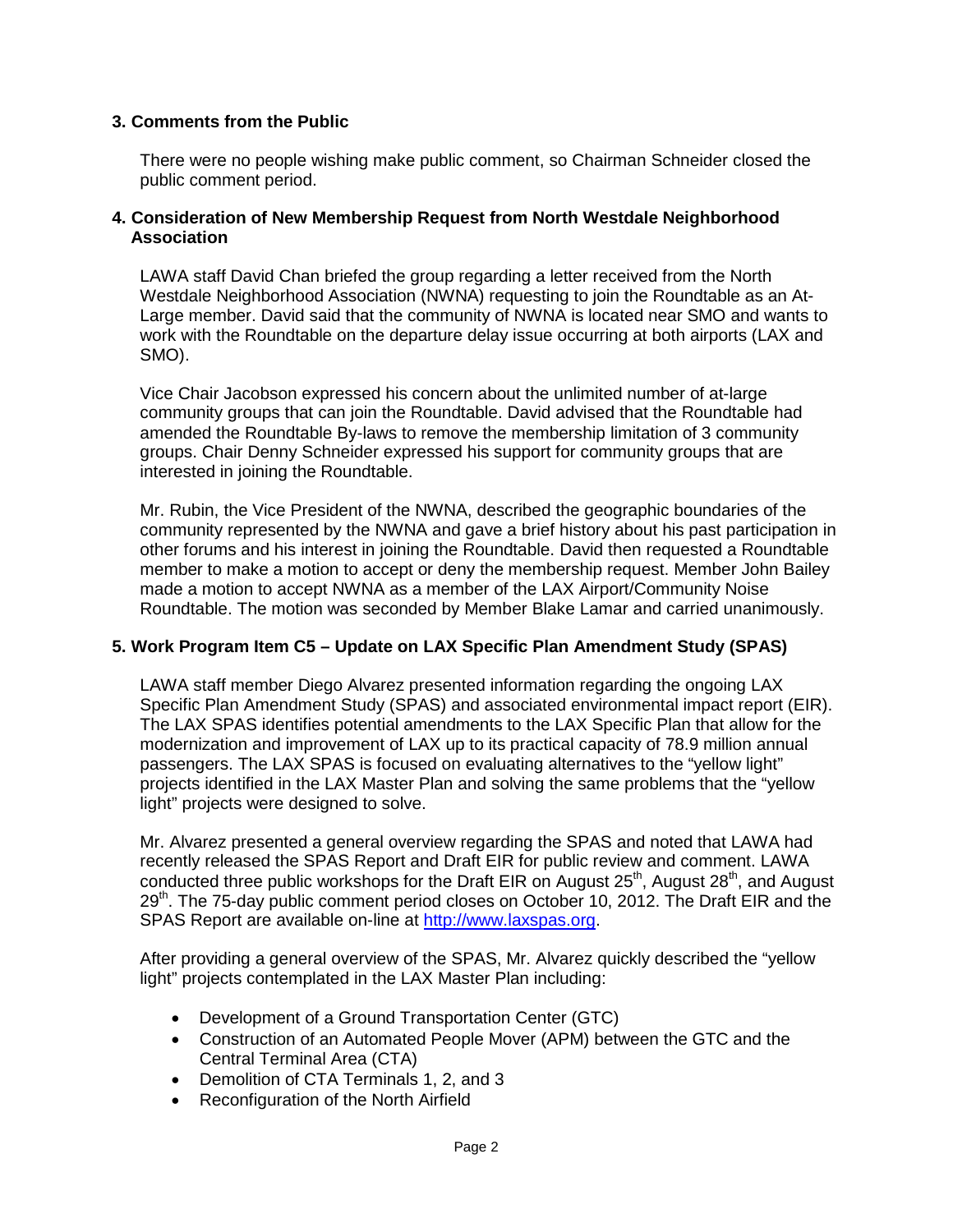• Improvements to on-site roadways

Mr. Alvarez then distributed a brochure/booklet to members of the Roundtable before continuing with his presentation regarding the nine alternatives evaluated in the SPAS. Mr. Alvarez focused his presentation on the seven alternatives (Alternatives 1-7) that include modifications to the airfield at LAX since implementation of any of those alternatives will result in changes in aircraft noise levels in the vicinity of LAX. Mr. Alvarez referred the Roundtable members to several oversized presentation boards as he described differences in future noise levels between the "Do-Nothing" alternative (Alternative 4) and the other alternatives including Alternative D from the Master Plan (Alternative 3). Mr. Alvarez presented several charts that depicted the number of people and households exposed to aircraft noise levels of CNEL 65 dB and higher under all seven alternatives. Mr. Alvarez stated that the number of people and households within areas exposed to aircraft noise levels of CNEL 65 dB and higher will be lower under the various "build" alternatives compared to the "Do-Nothing" alternative.

Chairman Schneider asked Mr. Alvarez to explain how there could be a reduction in the number of people and households under Alternative 5 which involves relocating Runway 6L/24R 350 feet to the north. Mr. Alvarez explained that the difference in the number of people and households between Alternative 5 and Alternative 4 (Do-Nothing) is a function of population density – the population density in the northern part of Inglewood is lower than in the central part of Inglewood. Mr. Alvarez stated that the number of people and households within the CNEL 65 dB contour will increase in the future (i.e., will be higher than existing conditions) as the number of aircraft operations increases; however, the magnitude of the change in noise levels in the future is not the same under every alternative.

Chairman Schneider thanked Mr. Alvarez for his presentation and stated that the noise discussion in the Draft EIR is very comprehensive and well thought out. Chairman Schneider added that the discussion regarding nighttime awakenings and sleep disturbance in particular was very informative.

Information on the LAX SPAS project is available at [http://www.laxspas.org](http://www.laxspas.org/)

## **6. Work Program A2 – Update on LAX FAR Part 161 Study**

LAWA staff member Kathryn Pantoja briefed Roundtable members regarding the status of the LAX Part 161 Study. She indicated that submittal of the LAX FAR Part 161 study to the FAA has been delayed until January 2013 because LAWA staff made several modifications to the LAX Part 161 report recently to ensure that it is consistent with information contained in the SPAS Report and Draft EIR including a minor update of the aviation activity forecasts. Ms. Pantoja also stated that LAWA and its consultant conducted additional interviews with the airlines regarding easterly departures at night and have updated the benefit cost analysis for the project. Ms. Pantoja outlined the current schedule for the project as follows:

- October  $19<sup>th</sup>$  Finalize Draft LAX Part 161 Study for Public Review
- November  $1<sup>st</sup>$  Public Review Period for the LAX Part 161 Study begins
- November  $13<sup>th</sup>$  Public Workshop for the LAX Part 161 Study
- November  $14<sup>th</sup>$  Briefing to Roundtable members regarding the LAX Part 161 Study
- December  $17<sup>th</sup>$  End of the Public Comment period for the LAX Part 161 Study
- December 2012 Final Draft LAX Part 161 Study Completed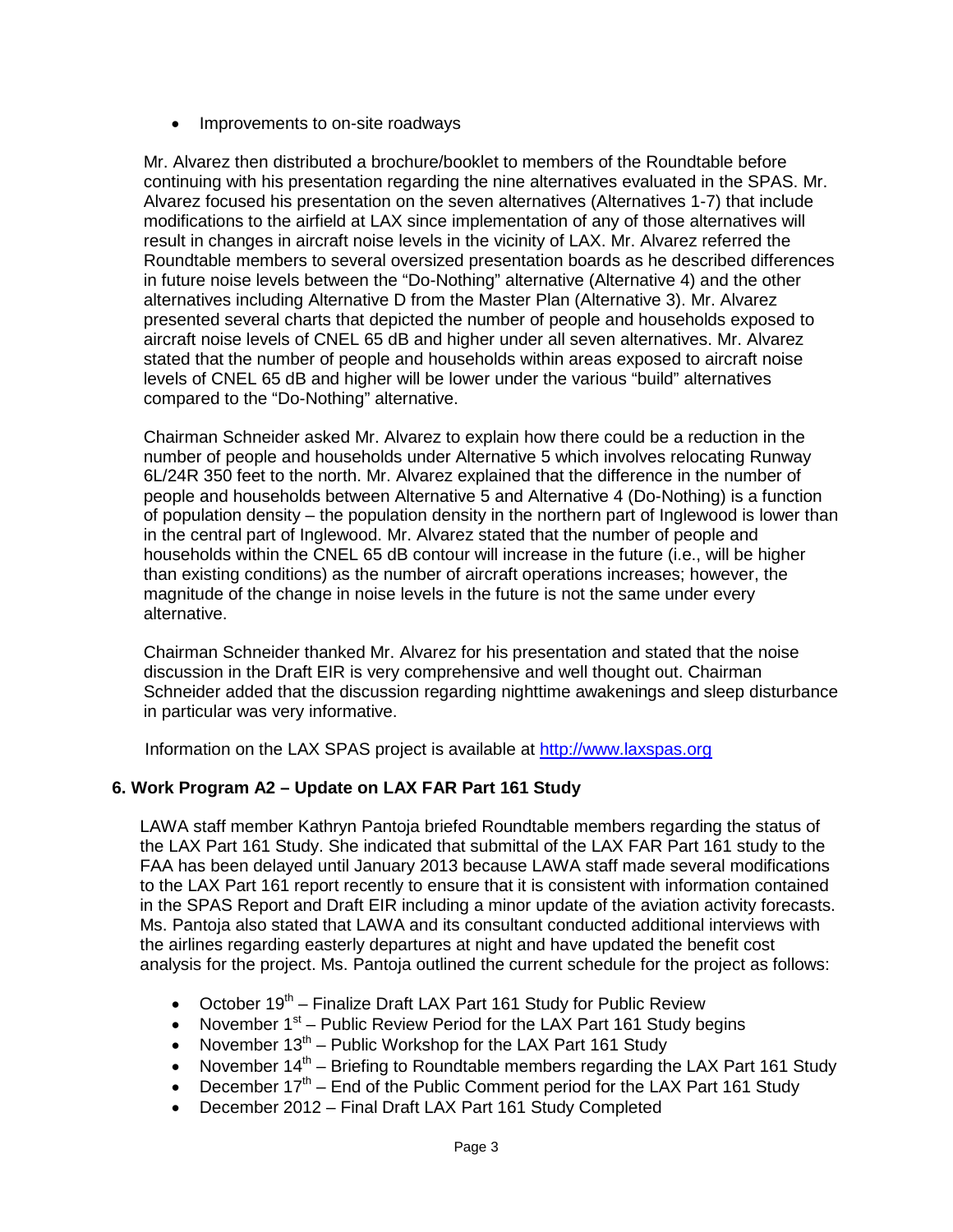• January 2013 – LAX Part 161 submitted to the FAA

Ms. Pantoja stated that LAWA will be providing Roundtable members with a description of the public outreach process for the LAX Part 161 Study when the draft is finalized for public review. Also,the project website will be updated in the near future to reflect the schedule and process. The LAX Part 161 website is [http://www.laxpart161.org.](http://www.laxpart161.org/)

Steve Alverson asked Ms. Pantoja if the LAX Part 161 that will be submitted to the FAA in January 2013 is a draft document or a final document. Ms. Pantoja stated that LAWA will be submitting the Final LAX Part 161 application to the FAA in January 2013.

Member Feldman stated that some of the Roundtable members, particularly the newer members, might not be familiar with the FAA's Federal Aviation Regulation (FAR) Part 161 process and asked Mr. Alverson to describe the process. Mr. Alverson provided a succinct description of the FAR Part 161 study process. Mr. Alverson noted that airport sponsors that wish to impose a mandatory noise or access restriction are required to conduct a FAR Part 161 study. Mr. Alverson briefly described the FAA's position regarding mandatory noise restrictions and the scope of Part 161 evaluations and noted that only one airport sponsor (City of Naples Airport Authority) had successfully navigated the Part 161 process and implemented a mandatory noise restriction since Part 161 requirements went into effect 21 years ago.

Mr. Feldman stated that LAWA is committed to obtaining FAA approval for the LAX Part 161 study and that is the primary reason the LAX Part 161 study has taken so long to complete.

#### **7. Work Program A1 – Discussion of Roundtable's recommendations for FAA consideration in the** *Optimization of Airspace and Procedures in the Metroplex* **process for Southern California**

LAWA staff member David Chan said that at the request of the Roundtable, he reviewed the Work Program to identify specific noise issues and provide recommendations for those issues for the Roundtable to submit to FAA for consideration in the FAA's Optimization of Airspace and Procedures in the Metroplex (OAPM) project for Southern California. Since the purpose of the OAPM project is to optimize flight procedures and to improve airspace efficiency, the Roundtable believes that may be an opportunity for noise reduction efforts.

For each work item, Mr. Chan described the noise issue, past mitigation activities, and listed recommendations for how the work item could be addressed and evaluated by the FAA in the OAPM study.

The highlights of Mr. Chan's presentation are described below.

• Work Program Item A7: Extend Downwind Approach - to address noise issues associated with the extended downwind approach, Roundtable is recommending that the FAA (1) increase minimum altitudes as much as possible for aircraft on the extended downwind and base legs of the approach and (2) explore options to reduce the requirement of using the extended downwind approach as ways to minimize noise exposure and overflights over Monterey Park and nearby communities.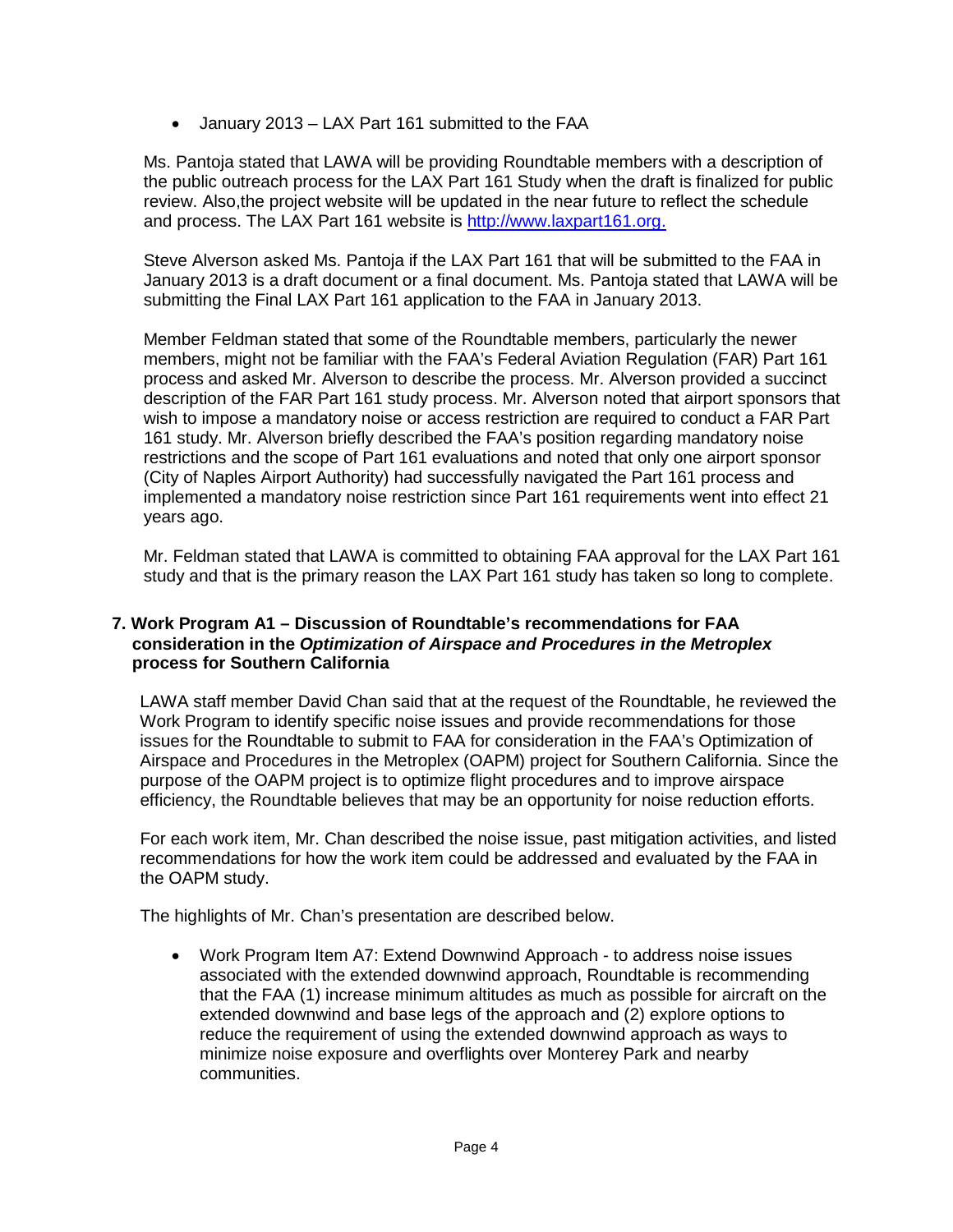- Work Program Item A10: Turboprop Community Overflights to address overflights by turboprop aircraft on the Palos Verdes Peninsula, Roundtable is recommending that the FAA explore options to (1) redesign the JEDDD procedure to allow implementation; (2) reroute turboprop aircraft that currently overfly Palos Verdes to offshore routes; and (3) if option 2 proves infeasible, then increase the minimum altitude of turboprop aircraft that overfly Palos Verdes.
- Work Program Item A6: Improperly Flown LOOP Departures to address improperly flown LOOP departures, Roundtable is recommending that the FAA reinvestigate the possibility of establishing the LOOP RNAV/RNP procedure and evaluate other measures to increase compliance with the LOOP departure procedure.
- Work Program Item A3: Early Turn of Aircraft Departing to the West to address early turns by aircraft departing to the west, Roundtable is recommending that the FAA (1) explore options to help pilots and controllers to reduce turns before reaching the shoreline and (2) explore the possibility of adding a waypoint in the RNAV procedures or other emerging technologies to assist pilots in identifying the shoreline during low visibility conditions.
- Work Program Item A11: Continuous Descent Approaches at Lower Altitudes to address low overflights of the La Habra Heights area associated with continuous descent approaches to LAX, Roundtable is recommending that the FAA explore other possible solutions through the FAA OAPM process to resolve this issue.
- Work Program A5: Easterly Departures from Northern Runways Turning North Roundtable has no specific recommendation at this time to address northerly turns by turboprops during easterly operations since any change to turboprop departure procedures will likely shift noise from one community to another.

In reference to Work Program Item 11, member Blake LaMar noted that arriving aircraft need to intercept the ILS from below to ensure they get the correct glide slope to the runway. Chris Kelley from United Airlines noted that pilots had historically encountered problems when attempting to intercept the ILS from above prior to the implementation of the lower altitude at FUELR.

Member Andreano stated that he had a study developed by the National Park Service that concerns Chino Hills and La Habra Heights. Member Andreano stated that the area around La Habra Heights may be added to the national park system and the FAA should take this into consideration as they move forward with the OAPM project. Member Andreano made reference to FAA Order JO 7400.2J, "Noise Policy for Management of Airspace Over Federally Managed Lands" and stated that the NPS study and the FAA Order should be attached to the letter that Roundtable submits to the FAA regarding the OAPM. The Roundtable members concurred with Member Andreano's suggestion.

Chairman Schneider asked Mr. Chan if Work Program Item A7 and Work Program Item A11 could be combined into one discussion in the letter that LAWA sends to the FAA. Mr. Chan stated that Items A7 and A11 address two different issues and two different communities and should not be combined into a single work item in the letter prepared for the FAA. Chairman Schneider also asked why Mr. Chan did not consider asking the FAA to look at increasing the altitude for CDA issue. Mr. Chan indicated that the FAA did previously look at that option and cannot increase the altitudes because aircraft would need to be within the 3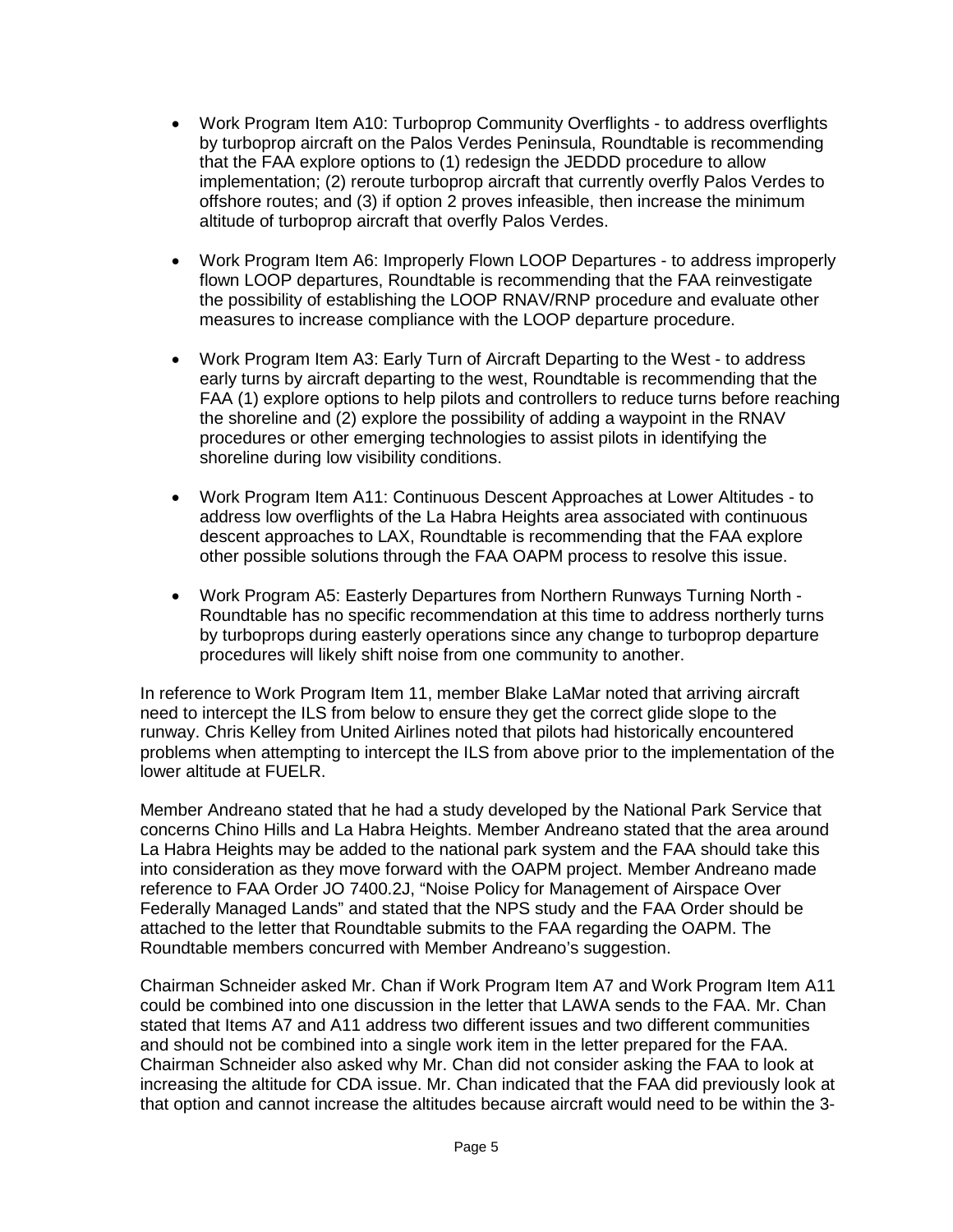degree glideslope. Mr. Chan offered to add a recommendation that would ask the FAA to reinvestigate that possibility in the OAPM process.

At the Chair's request, Member Blake LaMar made a motion for the Roundtable Chair to submit a letter to the FAA with recommendations related to the OAPM. The motion was seconded by Vice Chair Jacobson and carried unanimously.

The complete presentation on the Roundtable's recommendations for FAA consideration in the OAPM can be found on the Roundtable webpage at [http://www.lawa.org/LAXNoiseRoundTable.aspx.](http://www.lawa.aero/LAXNoiseRoundTable.aspx)

## **8. Discussion on the issue of homes with outdated sound insulation materials**

Chairman Schneider introduced the topic of the longevity of materials used in residential sound insulation programs and expressed that he was concerned about families living in the vicinity of LAX whose homes were treated many years ago. Chairman Schneider stated that there is an ongoing study regarding the degradation of sound insulation materials and this topic should be revisited by the Roundtable when the study is released later this year.

## **9. Statistical Update on Aircraft Operations**

LAWA staff member David Chan started off the statistical update by reviewing the overall trend of the total aircraft operations at LAX as the trend in total operations tends to correspond to changes in specific operations. David explained that overall operations at LAX reached a peak in 2000 prior to the events of 9/11. After 9/11, operations dropped dramatically and then briefly leveled off before falling to a record low in 2009. After 2009, operations have been trending upward slightly.

#### **Work Program Item A6: Improperly Flown LOOP Departures**

**Description:** The LOOP departure procedure directs aircraft on westerly departures to turn back and re-cross the shoreline at the L.A. VOR at or above 10,000 ft. to head to eastern destinations. Aircraft that missed the VOR and overflew the beach communities are considered missed LOOP departures.

David reviewed statistics for the LOOP departures and noted that the number of missed LOOP departures on annual basis accounts for about 8 to 10 percent of the total LOOP operations. He also noted a recurring trend with the missed LOOP operations; a higher number of missed LOOP occurring in the winter months and a lower number occurring in the summer months. He explained that during the winter months, aircraft tend to climb faster and reach the 10,000 ft altitude sooner and when that happens, FAA will direct aircraft to the Daggett VOR or the KEGGS waypoint instead having them re-cross at the LAX VOR.

Chris Kelley from United Airlines asked if David's definition of missed LOOP departures included departures that missed the VOR as a result of FAA vectoring. Mr. Chan replied that aircraft that were vectored by FAA and missed crossing the LAX VOR were considered missed LOOP departures.

Member Blake LaMar noted that most if not all of the Missed LOOP departures appeared to be above 10,000 feet AGL when they reached the shoreline. Member LaMar asked Mr.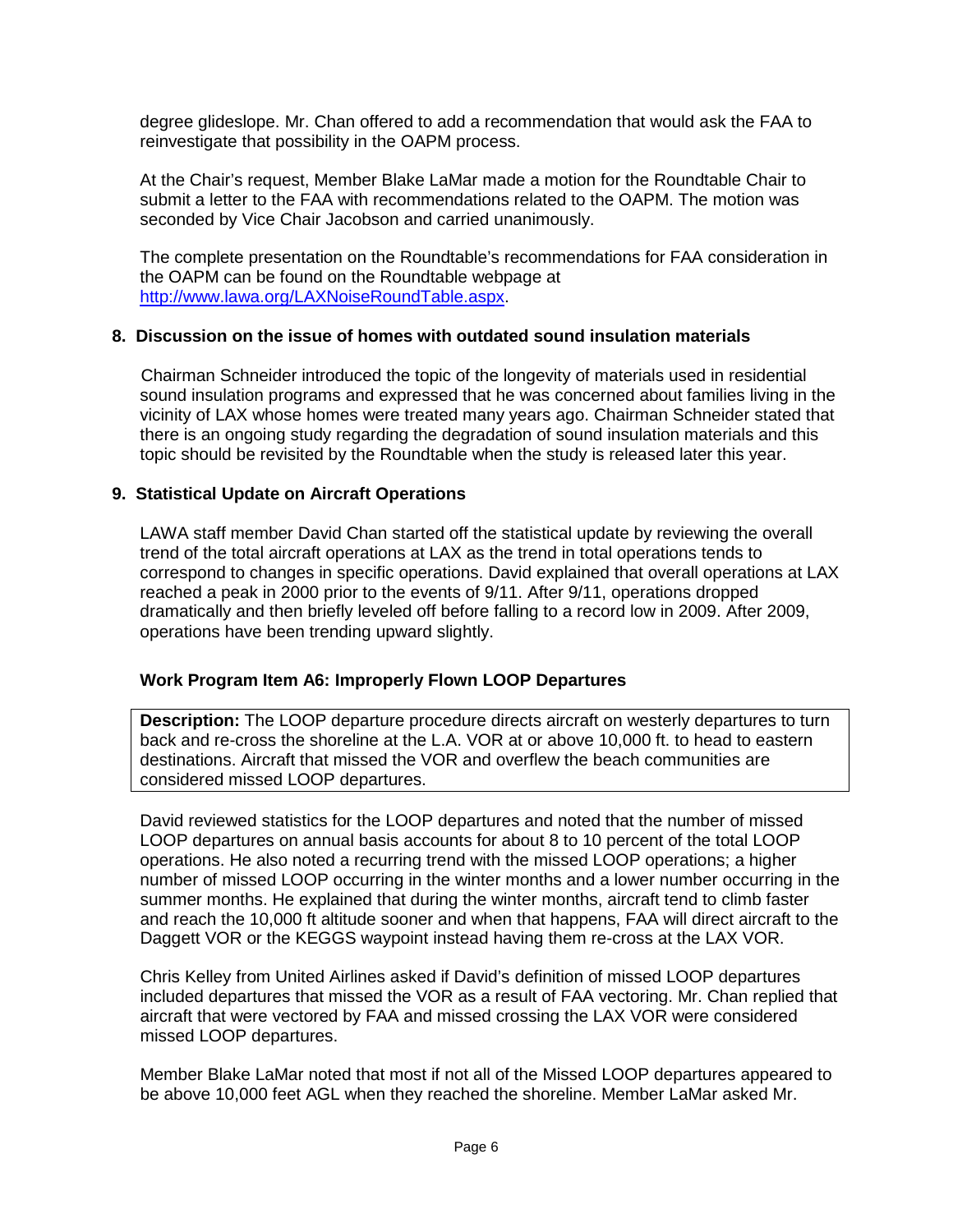Chan if it made sense to focus on those operations that miss the LAX VOR and overfly the Beach Cities below 10,000 feet AGL. Steve Alverson asked Kathryn Pantoja if LAWA received noise complaints related to missed LOOP departures when aircraft overfly the shoreline at or above 10,000 feet. Ms. Pantoja stated that there were two issues at play: (1) departures that do not reach an altitude of 10,000 feet by the time they reach the shoreline and (2) departures that don't overfly the LAX VOR. She noted that the issue with the altitude is mostly resolved with only aircraft not overflying the VOR remains problematic. She added that complaints on LOOP operations have definitely been reduced. David noted that there are hardly any aircraft on the LOOP departures that are below 10,000 ft. at the shoreline.

Chairman Schneider stated that the altitude of the aircraft was more important from a noise standpoint than missing the LAX VOR and suggested that David focus his statistical analysis on LOOP departures that overfly the shoreline at less than 10,000 feet AGL.

## **Work Program Item A7: Extended Downwind Approach**

**Description:** Aircraft arriving to LAX from the west and the north utilize an extended downwind approach at times causing aircraft to overfly Monterey Park and neighboring communities at low altitudes. Usually, the greater the number of north arrivals, the greater the need for aircraft to travel further east on the downwind leg. Weather conditions that produce low visibility can also cause this operation to increase as the FAA would need to increase the separation distance between aircraft for safety.

David noted the increase in Monterey Park overflights from 2005 to 2007 was due to the shift of arrival traffic from the south to the north complex because of construction activity occurring on the south that required the closure of one runway. Overflights decreased after the construction is completed in mid-2007. Over the past 13 months, the Monterey Park was at the lowest level in January 2012. This low level also coincides with the low level occurring on the same month for the last three years. Mr. Chan also noted that most aircraft that fly over Monterey Park are at altitudes between 2400 to 3000 ft. with some at higher altitudes.

## **Work Program Item A8: Aircraft Arrivals Outside Regular Approach Paths**

**Description:** The short turn procedure relates to jet arrivals on the north downwind leg that turn to base leg and final prior to reaching the Harbor Freeway. This operation usually increases when a high-visibility condition exists and/or when the north arrival traffic is light. Conversely, short turn operations decrease when there is an increase in traffic and/or when there is a low-visibility condition. Short turn is also inversely related to the Extended Downwind Approach.

David mentioned that the noticeable decrease in short turn operations from 2005 to 2007 was due to the increase in north arrival traffic because of the construction project occurring on the south complex, which did not allow much room for aircraft to execute short turns. After 2007, short turn started to increase again as the north arrival traffic returned to a lower level after the construction project is complete. Month to month figures showed that short turns are at a stable level with a slight increase in December 2011.

Air carriers that had the highest extended downwind approaches also tends to have the highest number of short turns due to their relatively large numbers of arrivals coming in from the north.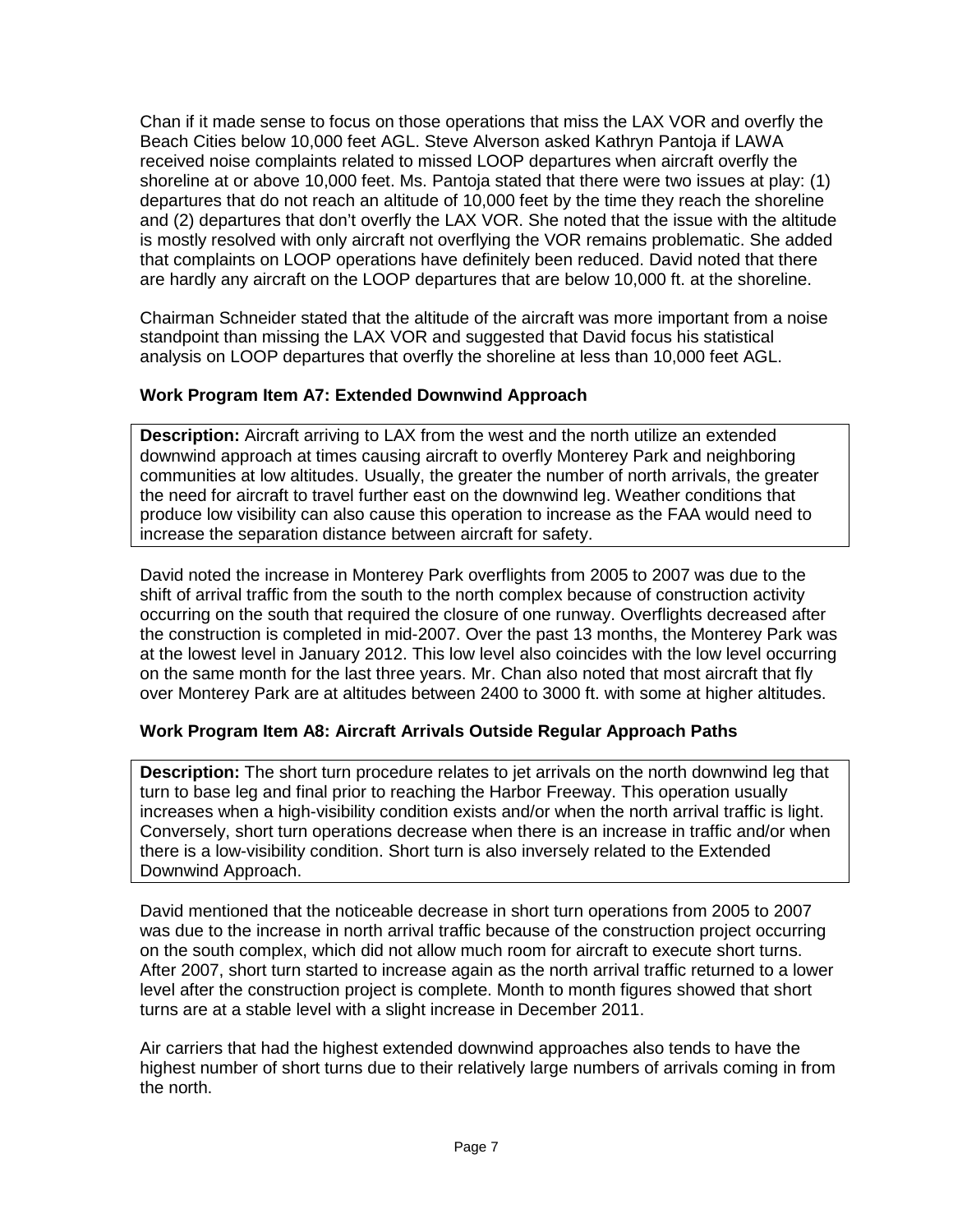Chairman Schneider advised that he does not want LAWA to just provide statistical update but to also try to work on reducing these operations. David said that part of the reasons that he invites airline representatives to the Roundtable is try to work with them to explore possibilities in reducing these operations.

David mentioned that he did look into the short turn operations. He found that when So Cal Approach controllers provide clearance for pilots to conduct a visual approach to 24R, some pilots make the turn prior to reaching the Harbor Freeway while other wait until they reached the freeway before making the turn to base. He believes that pilots do have some discretion regarding this turn. He asked if United can delay the turn after receiving the FAA clearance for a visual approach. Chris Kelley from United indicated that this may not be possible.

The complete presentation on the statistical update on aircraft operations can be found on the Roundtable webpage at [http://www.lawa.org/LAXNoiseRoundTable.aspx.](http://www.lawa.org/LAXNoiseRoundTable.aspx)

## **10. Aviation Noise News Update**

Steve Alverson reviewed several recent aviation noise news items for the Roundtable including:

- a report issued by the Los Angeles County Economic Development Corporation which describes the positive impact of Los Angeles International Airport to the local economy;
- FAA Program Guidance Letter (PGL) 12-09 which was issued on August 17, 2012 and concerns airport noise insulation programs;
- an August 6, 2012 hearing regarding the negative impacts of helicopter noise in the Los Angeles region hosted by Representative Howard Berman and conducted by the FAA;
- a flight operations reduction rule (FORR) being considered by the Santa Monica Airport Commission and the City Council that would limit the number of flights at SMO;
- a news release regarding initiation of non-stop Boeing 787 Dreamliner service between Narita, Japan and LAX;
- a news story regarding the increased use of turboprop aircraft including the ATR72 and the Q400 on routes with stage lengths less than 650 nautical miles and reduced use of regional jets based on fuel costs;
- a study being conducted by the Partnership for Air Transportation and Noise Emission Reduction (PARTNER) regarding the use of "ventilated windows" in airport sound insulation programs;
- a report to Congress on August 1st by the FAA's Inspector General which notes that the FAA is not adhering to its schedule to deploy NextGen. The report includes several recommendations specific to the Metroplex initiative including establishing a formal process for reporting roadblocks identified by Metroplex teams.

The complete aviation noise news update can be found on the Roundtable webpage at [http://www.lawa.org/LAXNoiseRoundTable.aspx.](http://www.lawa.org/LAXNoiseRoundTable.aspx)

#### **11. Roundtable Member Discussion**

After a brief discussion regarding PGL 12-09 and the merits of sending a letter to the FAA outlining the Roundtable's position with respect to the PGL. At the Chair's request, Member